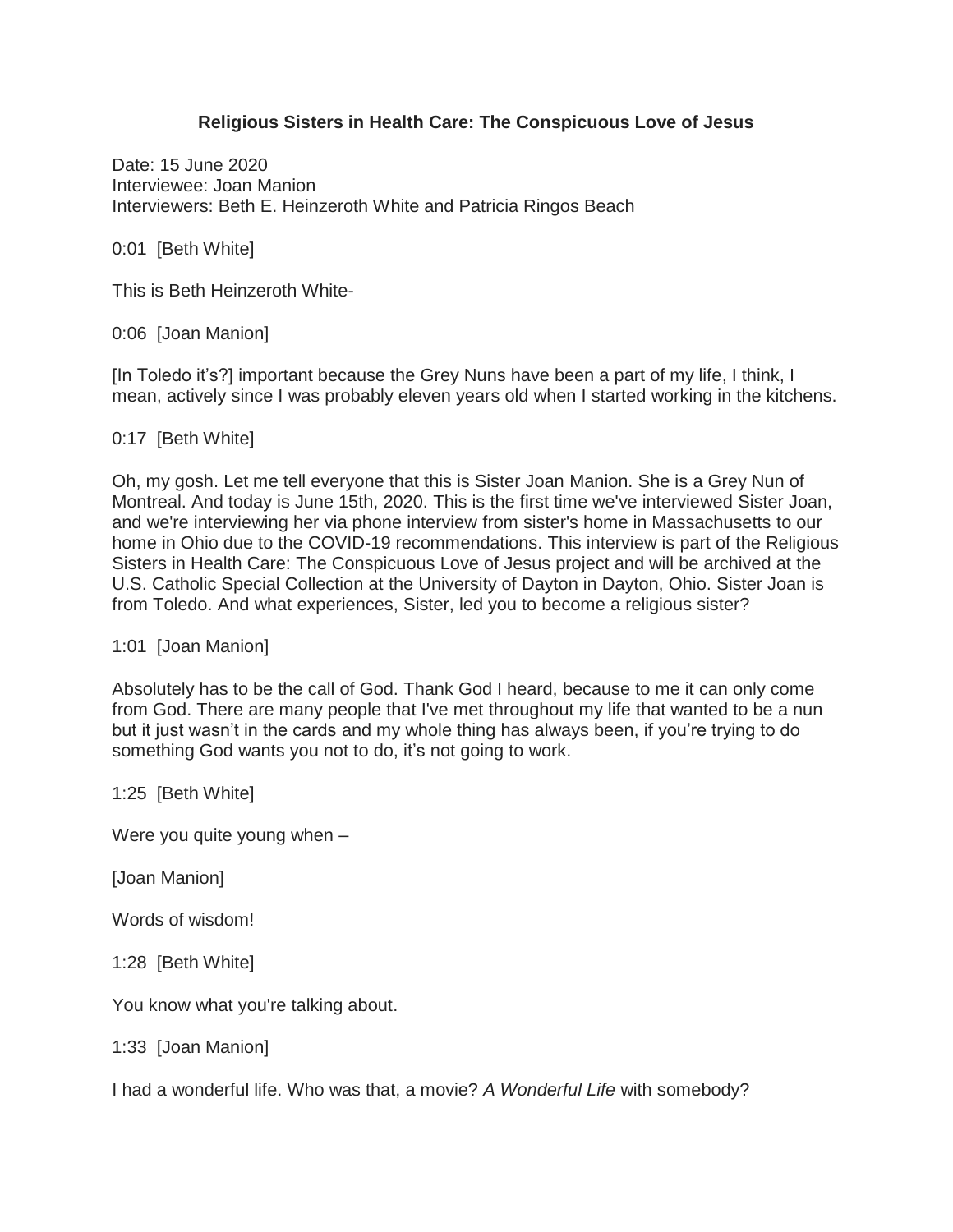[Beth White]

Yes. Yes. Uh, Jimmy Stewart?

1:41 [Joan Manion]

Yeah. Oh, yeah, there you go. Yeah.

1:44 [Beth White]

What experiences led you to the decision to become a sister? You said you worked in the kitchen at St. V's is that right?

1:55 [Joan Manion]

Oh, yeah. Oh yeah, I worked there and then I worked at Woolworth. I had a varied background, but I have worked ever since I was in the eighth grade. As soon as I could start because I wanted to get some spending money I wanted to be out and about. But to me there is something deep within you that never leaves. And I think it must be something like that when two people fall in love with each other and I fell in love with God.

2:31 [Beth White]

That's beautiful. How old were you when you entered the order?

2:36 [Joan Manion]

Nineteen, I think, nineteen or twenty. I was old enough. I had two years of training and I worked, as I said, I worked since I was twelve years old, so it was time.

2:50 [Beth White]

You were sure and you knew. When you think about those early days of -

2:55 [Joan Manion]

Oh, sorry back up there just a minute.

2:57 [Beth White]

Oh, certainly.

[Joan Manion]

I knew that if I wasn't sure I could always leave. There was nobody chaining me to the convent.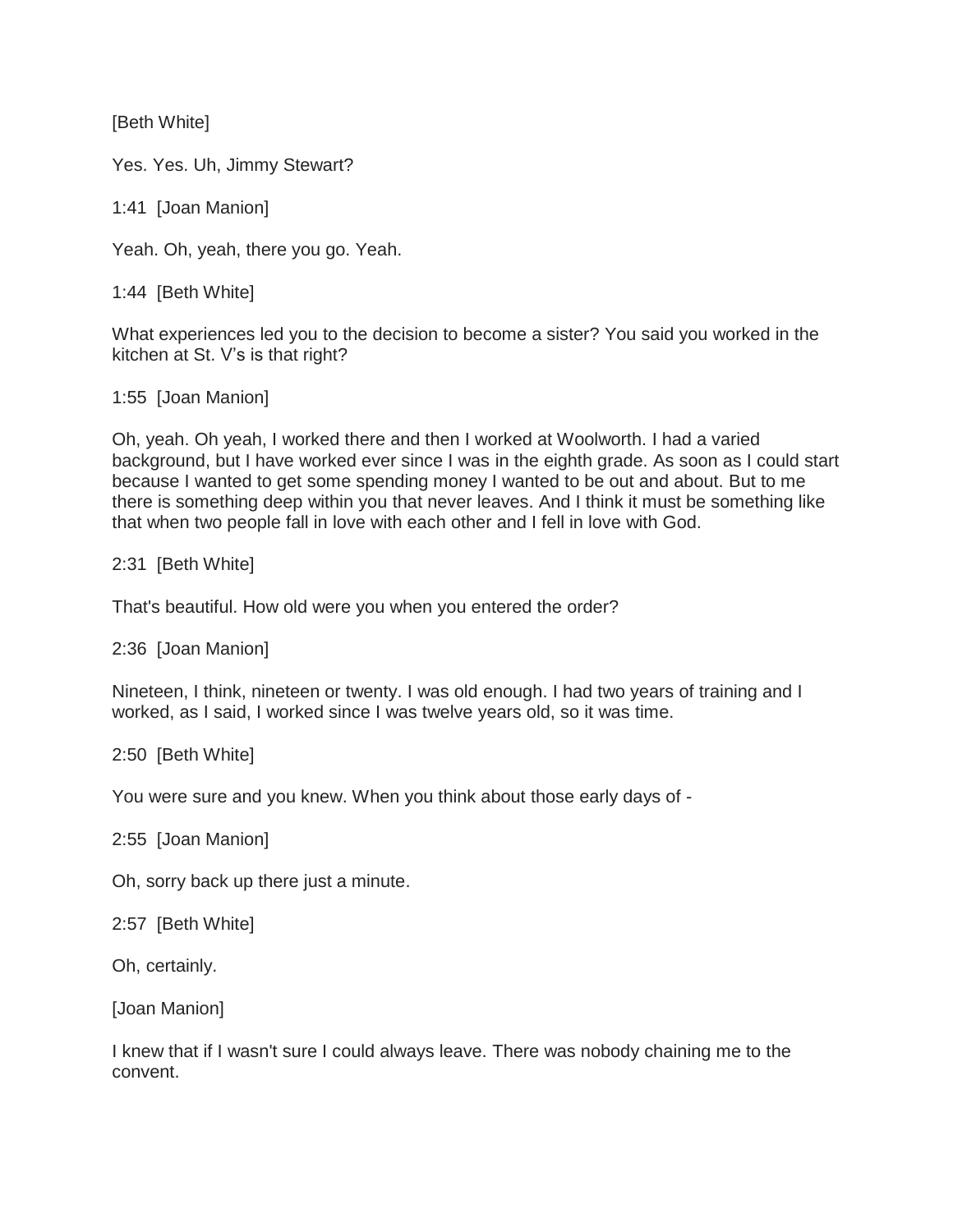3:05 [Beth White]

That's fantastic. I don't know that those of us who aren't sisters understand that.

3:13 [Joan Manion]

Do you understand - are you married?

3:16 [Beth White]

Yes.

3:17 [Joan Manion]

Do you understand why it's your husband, that is your husband?

3:22 [Beth White]

Yes. I see. I see. Okay.

3:28 [Joan Manion]

It is a mystery. It's a mystery to be lived. And not a problem to be solved. That's Hubert van Zeller, if you ever see any of his books, pick them up.

3:45 [Beth White]

That's very nicely said it says a lot in those few words, when you think about those early days of your professed life, and now, what are two things in society that you think have changed the most and how have those changes affected your life as a sister?

4:07 [Joan Manion]

Well, my life as a sister, I've been a person that has more than likely been ahead of the curve a little bit. And sometimes had to wait for other people to pick up or to catch up. And I'm talking about from my perspective now, I can tell you that certain people that I'd refer you to that said, Oh she was out in left field from the day she was, you know. And that's true. But it doesn't mean that everything I thought of was right or the proper thing at the time. But it was worth a try. And I've only had the experience and many people have said, Why are you going to a French congregation? Yeah, I never looked at it as French. So the foundress was French. So what? Notre Dame had German superiors. It doesn't matter what nationality you are, has the call come from the Word of God, and are you willing to accept it?

5:16 [Beth White]

What year did you take your final vows?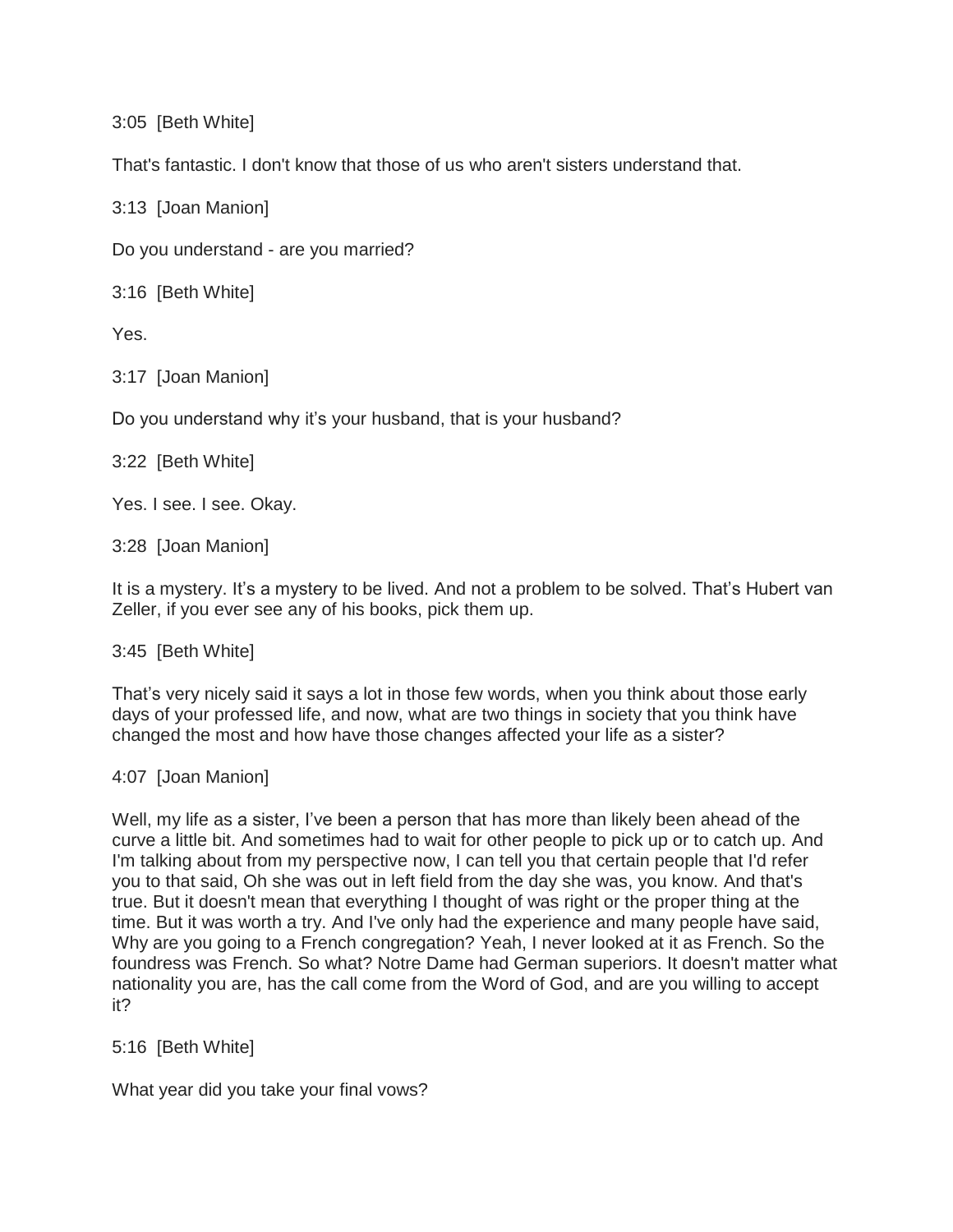5:21 [Joan Manion]

Oh golly, I don't know. 1950, I think, '57.

5:29 [Beth White]

Okay. So since 1957. And now, what are two things in either the church or society in general that have changed the most for you as a sister, have changed the most?

5:46 [Joan Manion]

Well, you know, I think for think for a lot of people it was the - have been willing to stand up and speak. But I've been doing that all my life.

5:59 [Beth White]

Is that what you meant when you said sometimes you are ahead of the curve?

6:04 [Joan Manion]

Someone that cared for me said, Why do you stand up to be shot down every time? I said, Because what I said had to be said.

6:16 [Beth White]

Can you give us an example? It sounds like a fascinating story or more. Can you give us an example of what that person might have meant?

6:27 [Joan Manion]

Well, I mean, probably for some changes that - I was the first person in this province to be out of the habit. Because I don't - I used to say the dress does not make the woman any more than the uniform makes the soldier.

[Beth White]

Right. Yes. But that was a big change.

6:51 [Joan Manion]

Well, it's what I was supposed to be. I believe I responded to God's call for what He wanted me to be.

[Beth White]

God love you.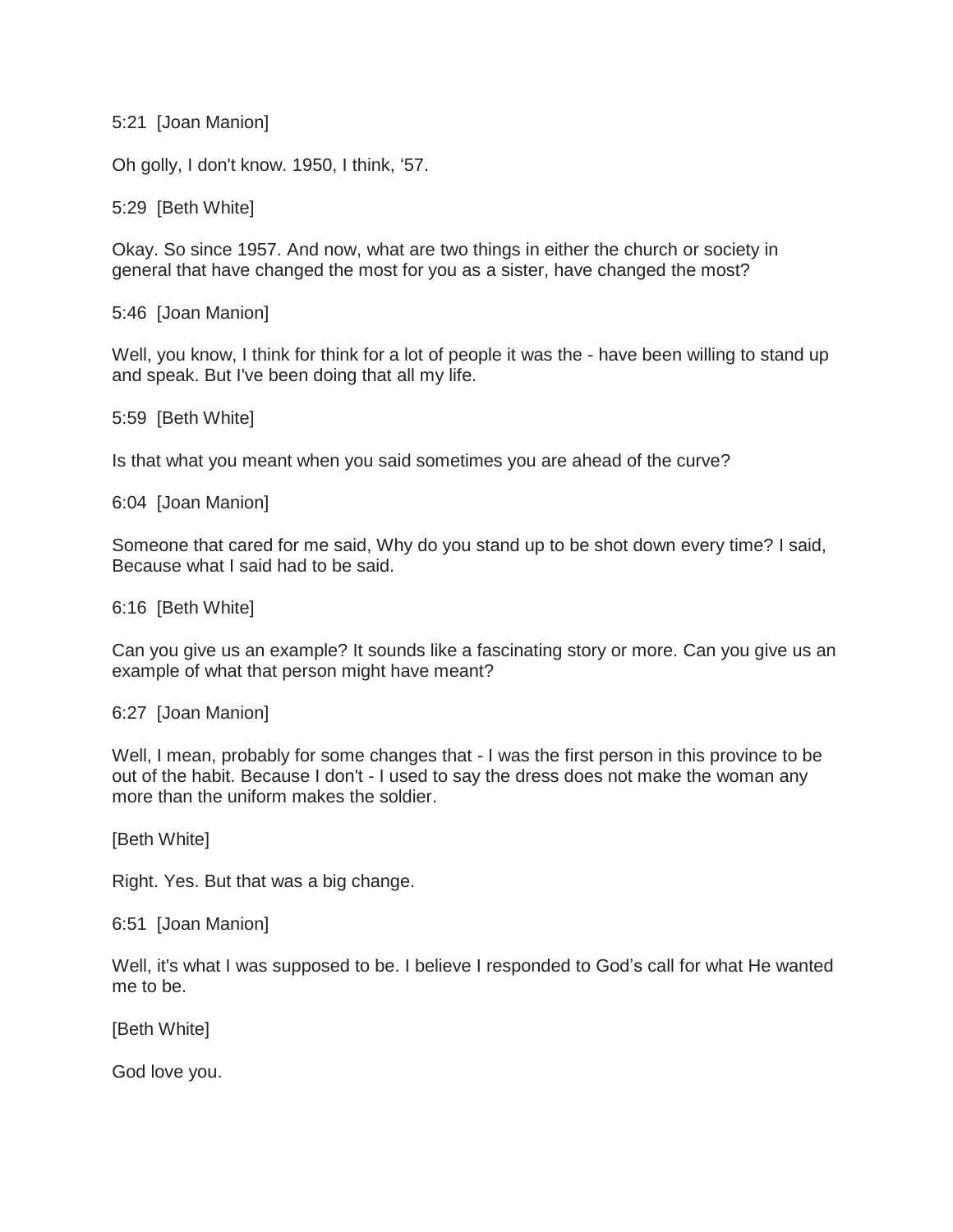[Joan Manion]

You got that, huh?

7:04 [Beth White]

We caught that right away. Very quotable. Yes. Did you write that down? Yeah. Yeah. Now, have you always been in health care since you've been a sister? Have you always worked in healthcare?

7:19 [Joan Manion]

I've been in healthcare since I was eleven years old when I started working in the kitchen at St. V's, washing dishes. I'd go in and pick up the tray and some of the patients were so nice and some were so sick, most were very nice. Once in a while you had an ornery curmudgeon but not often.

7:43 [Beth White]

And we're gonna read your bio of course, when it comes but did you - I'm sure you did other kinds of things in health care. I know you did, other than work in the kitchen. What kinds of work did you do in health care?

7:58 [Joan Manion]

Pediatrics. Pediatrics. Pediatrics. I used to say it takes a good nurse to be a good nurse but really to be a pediatric nurse. You gotta be outstanding.

8:12 [Beth White]

Where did you go to school?

8:14 [Joan Manion]

St. Agnes School in Toledo and St. Vincent's.

8:17 [Beth White]

Oh, you're a graduate of St. Vincent's?

8:21 [Joan Manion]

Not a graduate, two years, and I said, I keep getting this call to go to the convent. And I didn't want to leave, you know, and my mother didn't want me to leave. Yeah, so that was a double whammy, but I said, Mom, I've gotta go now and if I don't like it, I'll come out. That was how many years ago. Oh my Lord. See if I'm ninety, that's seventy years ago.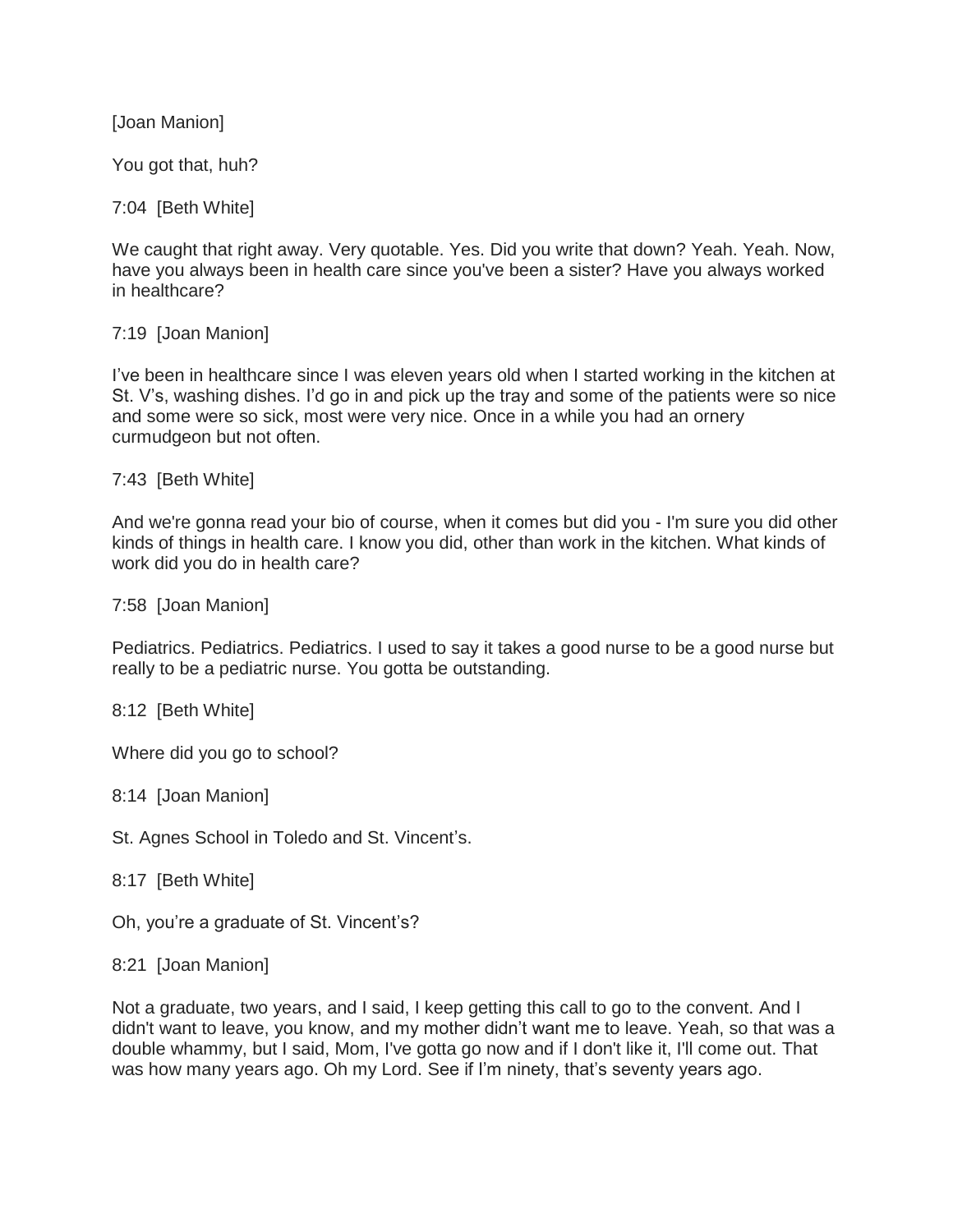8:47 [Beth White]

So you didn't stay and graduate and become a registered nurse?

8:52 [Joan Manion]

Yeah, I did. I left when I was a junior. And in those days, they didn't send us back to our hometown for a mission especially a young sister because they thought we'd lose our vocation. And I said if we're going to lose it from that, we better get out now. I mean, really, I finished at St. Peter's General Hospital in New Brunswick, New Jersey.

9:20 [Beth White]

Oh, okay.

[Joan Manion]

And it was fortuitous, I went back as administrator some years later.

9:26 [Beth White]

That is fortuitous. Yeah.

[Joan Manion]

It was like homecoming.

9:31 [Beth White]

Did you take care of children in the hospital or did you move into administration?

9:36 [Joan Manion]

Pediatric nurse from my core. Pediatrics was always my calling and always my longing, to be in that. Pediatrics and children. I mean, you've got to be smart to try and understand a sick adult. But try understanding a sick baby.

9:56 [Beth White]

You know, I'm a pediatric nurse as well and I also graduated from Saint - I also graduated from Saint Vincent.

10:02 [Joan Manion]

Who am I talking with?

[Beth White]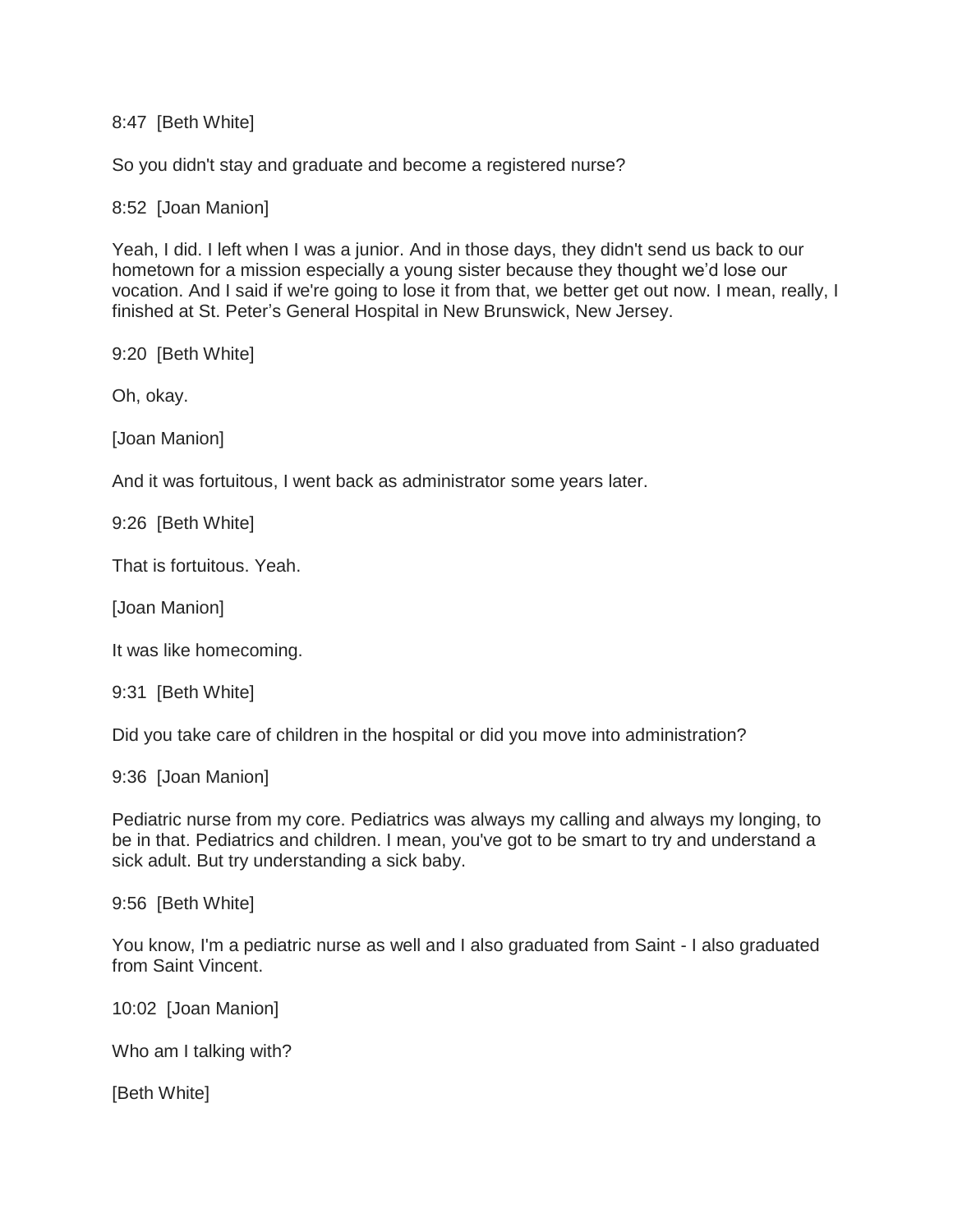That's okay. This is Beth White.

[Joan Manion]

Don't I know you, Beth?

10:06 [Beth White]

I'm sure we do know one another. My maiden name was Heinzeroth, and I went to St. Vincent. But I worked in pediatrics in different places.

[Joan Manion]

So you know my sister, Mary Kay Ryan?

10:23 [Beth White]

I do know Mary Kay Ryan, yes. Yes.

10:27 [Joan Manion]

That's my older sister. We've got nurses from stem to stern in our family, yeah, we love it.

10:39 [Beth White]

When you were working in pediatrics, how would you have said that your unit was distinctly Catholic? That you could tell that the care that the children received was definitely distinctly Catholic?

10:57 [Joan Manion]

You know, I'm not so sure. This may sound - heresy. I'm not so sure that the most important thing.

[Beth White]

Tell me more.

11:11 [Joan Manion]

I think that the loving care of that little baby or child or adults, for that matter, hopefully brings out the best in most of us. And I don't know, you know, I used to be - they used to say I was a heretic, I used to say, I think they get just as good care at Toledo Hospital as they do here, maybe better.

11:45 [Beth White]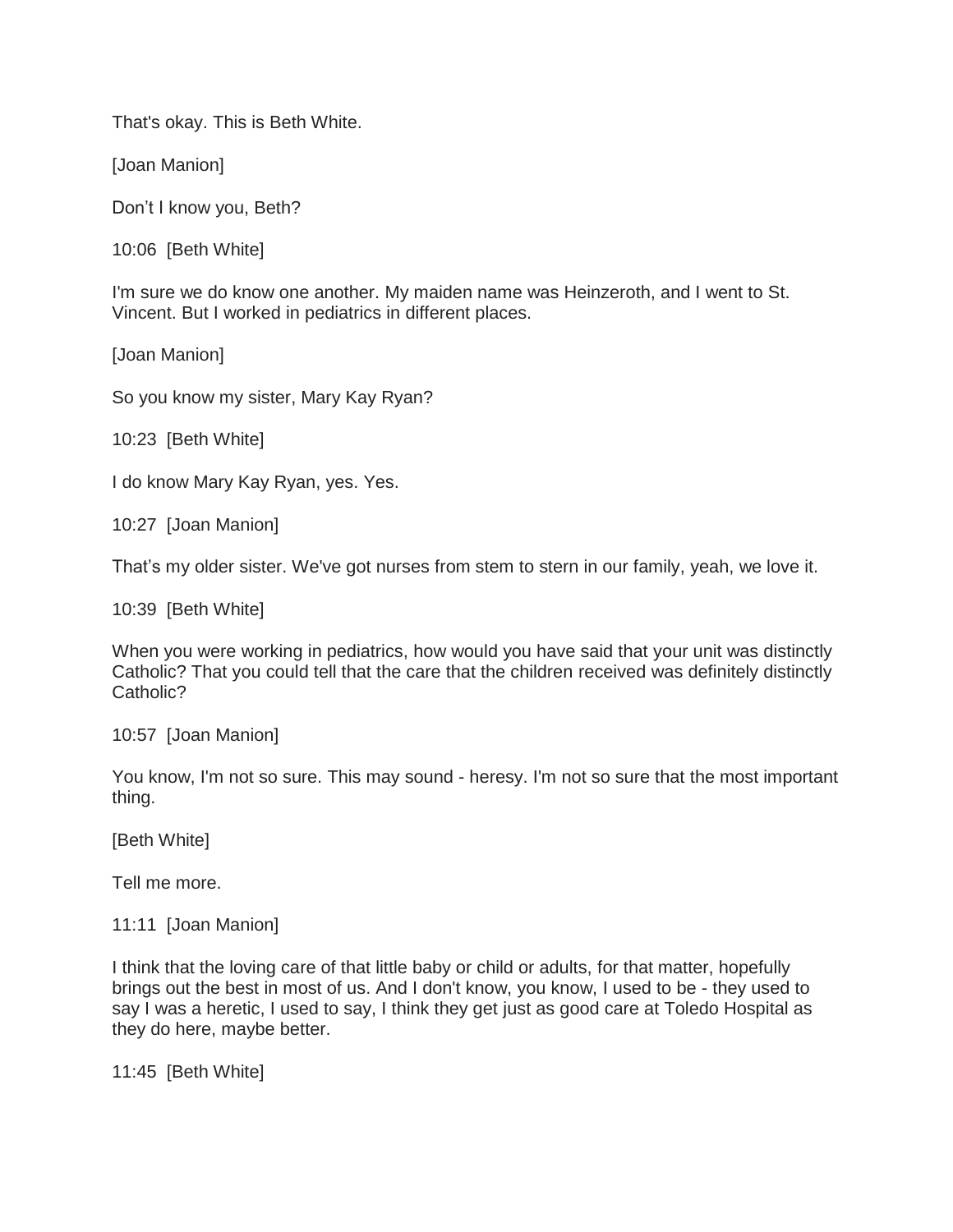You said that out loud? Did you say that out loud sister?

11:49 [Joan Manion]

I certainly did.

11:50 [Beth White]

Oh, for heaven's sakes.

11:52 [Joan Manion]

I don't whisper much.

11:56 [Beth White]

You know, that's an interesting approach that we've not heard before.

12:03 [Joan Manion]

That's right. There's only one Joan Manion and there will only ever be one.

12:08 [Beth White]

Well, and I am delighted we have a chance to talk to you. This is great. You know that health care has changed a whole lot since you first went into health care. What changes do you think have had the biggest impact on Catholic health care, do you think?

12:23 [Joan Manion]

I think our continued care for the poor, and if we ever lose that we'll get out of the business. We shouldn't be in it if we're not going to take care of the poor. Simple.

12:39 [Beth White]

Has that changed much since you became a nurse?

12:43 [Joan Manion]

I don't think so, but a lot of people do. I said just because you don't - I don't know if you see it or what, but I think we still care for the poor. I think we can always do more. But I think we also have to be wise stewards and be sure that we have a balanced budget and can stay in business. But that the patient should always come first, must come first or we've lost our way.

13:18 [Beth White]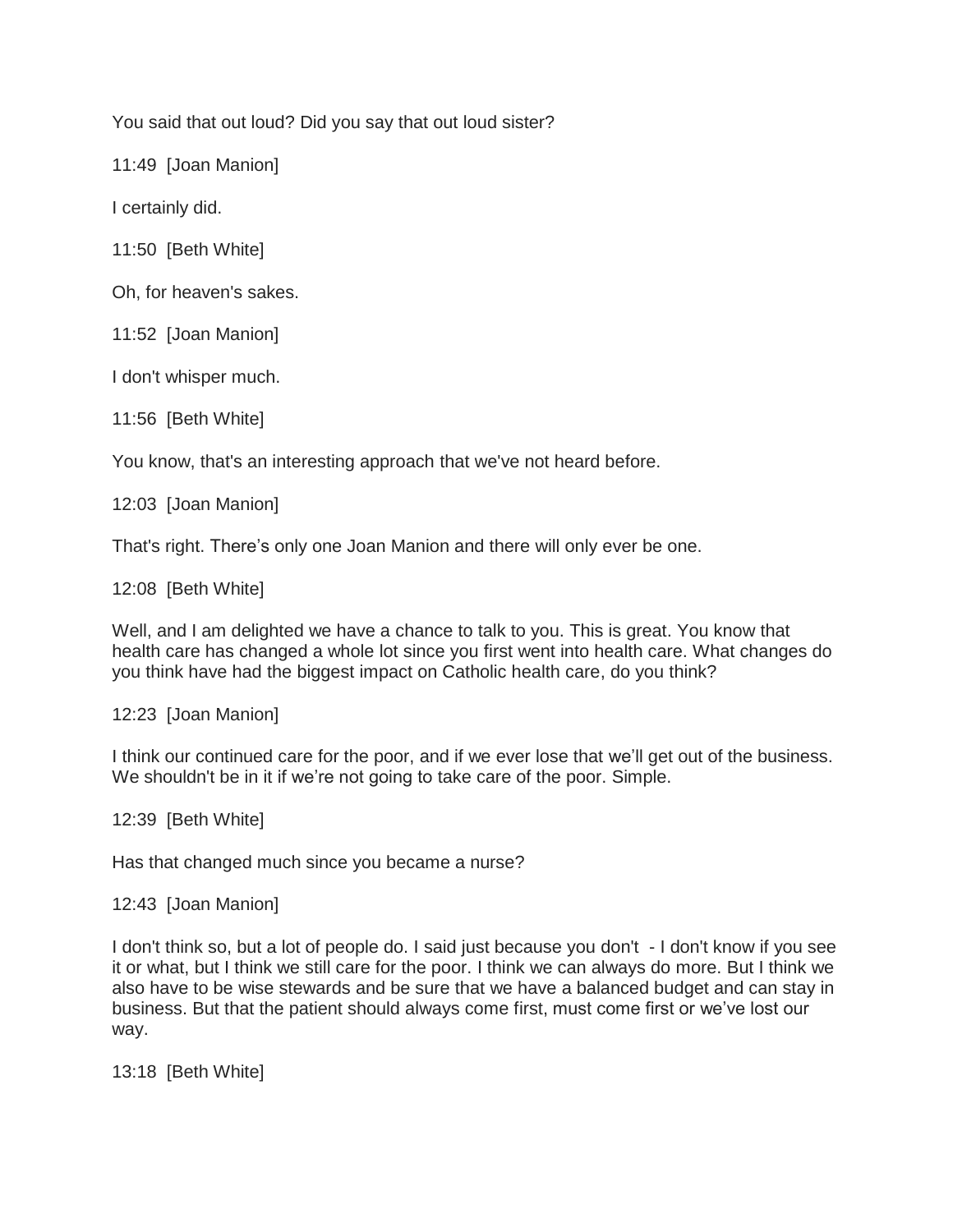And when you were first a nurse, the budget was far less important than it is now. It's -

13:25 [Joan Manion]

You know, I don't even remember hearing about the budget. But with all the government controls, how you have to qualify for certain things. I don't second guess our - I mean, I might question some of them but second-guessing them and saying they made the wrong decision unless it's blatant. I support our people in administration.

13:53 [Beth White]

They have a very hard job, don't they.

[Joan Manion]

Oh it's awful, awful trying to please the board, I mean, the doctors, God help us, there's a group that'll make anyone insane. I used to tell them that and they'd laugh. I'd say don't laugh.

[Beth White]

Oh, oh, my gosh. Well, you know, there are fewer sisters around in hospitals and other healthcare facilities. Do you think that the presence of sisters is a vital part of assuring Catholic identity is part of every -

14:32 [Joan Manion]

No.

[Beth White]

Ok, tell me why.

14:34 [Joan Manion]

I think it's the care of the poor, and standing up for the poor and that doesn't mean I don't want sisters around. I certainly do, but I think we're known for our care for the poor and the day that stops, get out of the business.

14:52 [Beth White]

So you think that the visibility of the Catholic identity and health care hasn't weakened as there are fewer sisters in administrative positions, and at the bedside?

[Joan Manion]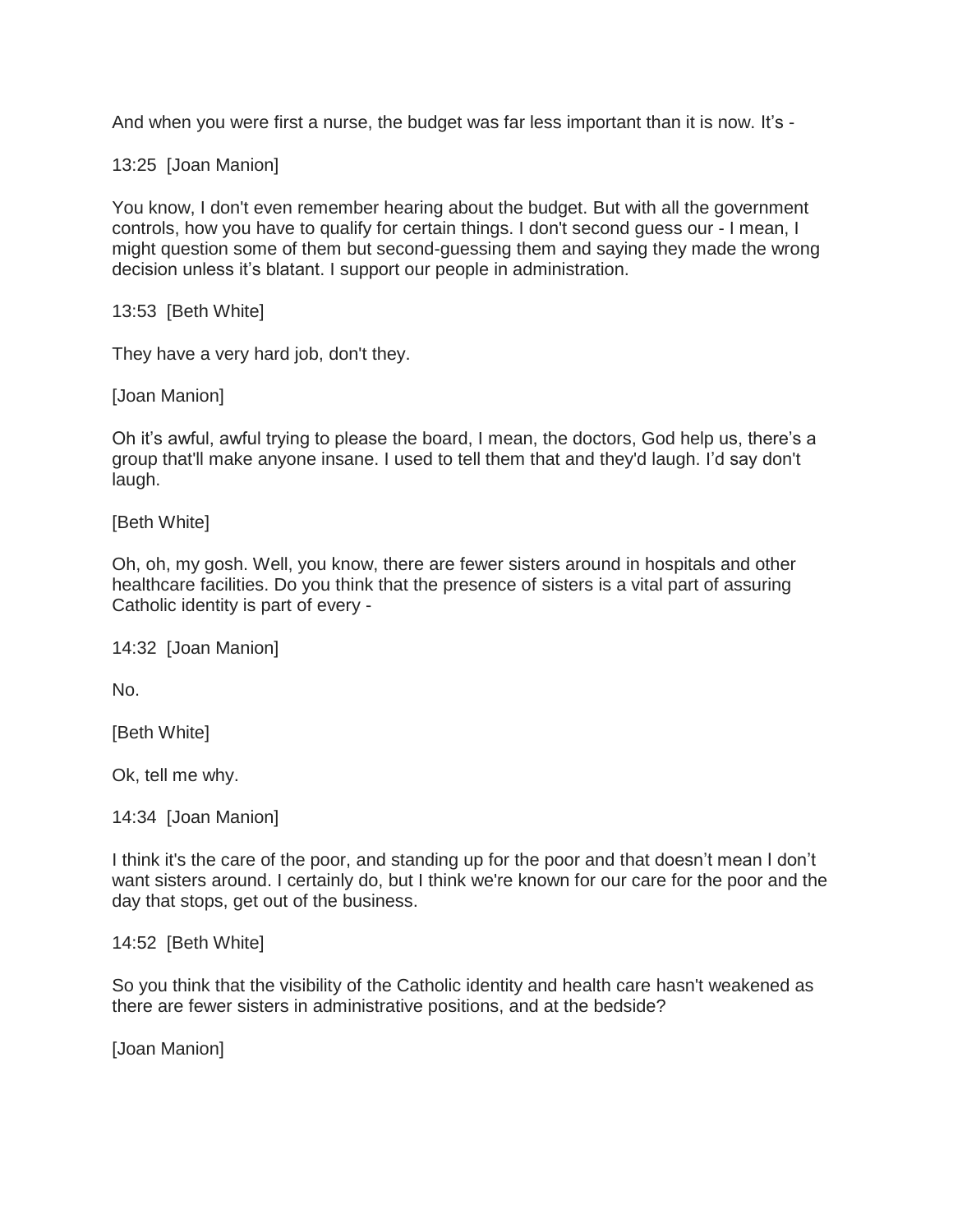Oh I don't think so. I don't think - I can name two or three lay men that had been administrators of hospital in the various states where I served, that, far outweighed many a sister.

15:21 [Beth White]

Can you tell me - can you give us an example or a story about one or both of those men?

15:31 [Joan Manion]

I think Darryl Littman in Toledo was one of them. He used to be concerned about the poor. And I had Peter Davis in St. Joe's Hospital in Nashville. He tell me you look out for them where are, they let me know if you need something, and he meant it.

[Beth White]

Okay. You know, if you could give advice to lay leaders that are charged now with sustaining Catholic identity in American health care, other than taking care of the poor, what would you tell those lay leaders?

16:13 [Joan Manion]

Be good administrators, be prepared, and never lose sight of the poor. I believe it's a major call of the Grey Nun.

[Beth White]

It sounds like it.

[Joan Manion]

I hope, yeah.

16:38 [Beth White]

I think you've told me a little bit about this, but I wonder if you had an example about seeing Catholic identity implemented at the bedside, or at the staff level like the management level? It was interesting, Sister, that you said that hospitals that are not Catholic can provide just as excellent care as a Catholic hospital. How do you see, or do you see, that Catholic identity in health care is implemented in taking care of patients, in healthcare?

[Joan Manion]

Care of the poor. And remember when people are flat on their back in bed, in pain, frightened to death maybe, they are the poor. It doesn't have to be financially. But I think one of our major responsibilities, is care of the financially poor. But I don't mean that doesn't mean we should scratch for every penny, for the people that should be paying, and aren't. I think we have to continue to do that for the poor.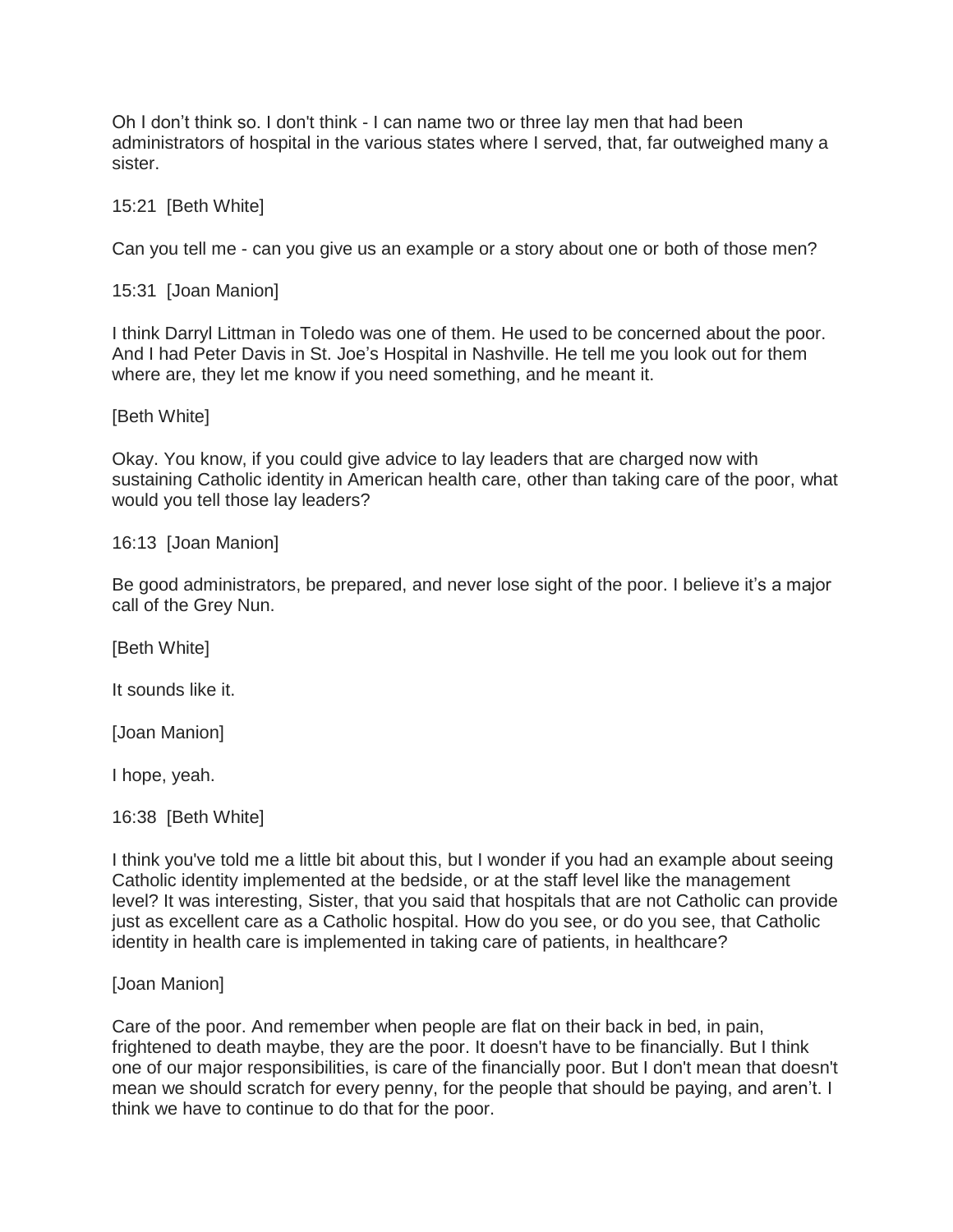17:56 [Beth White]

Sister I love what you just said about not just financially poor, but emotionally poor, maybe spiritually poor. Those are the people that you're - that the Grey Nuns focus on. Is that right?

18:10 [Joan Manion]

For people in need, yes. We get so hung up on the almighty dollar. I mean, we have millionaires that are committing suicide. I mean, no, money is not, money is the root of all evil.

18:29 [Beth White]

I think I've heard that before.

18:30 [Joan Manion]

Yes. But we sure would like some more.

18:34 [Beth White]

Isn't that the truth? That's the dichotomy of money, isn't it?

18:37 [Joan Manion]

Yeah. Yeah.

18:40 [Beth White]

Patti, do you have any questions?

18:43 [Patricia Beach]

Boy, Sister, I do not. I would be interested to just circle back from the time that you were working in the kitchen, and then you became a pediatric nurse? How long did you stay at the bedside, Sister? And then what did you do after that? Just in general. Yeah.

[Joan Manion]

That's okay. But my preference was at the bedside. Did you know, Mary Kay Ryan?

19:22 [Beth White]

Yes.

19:24 [Joan Manion]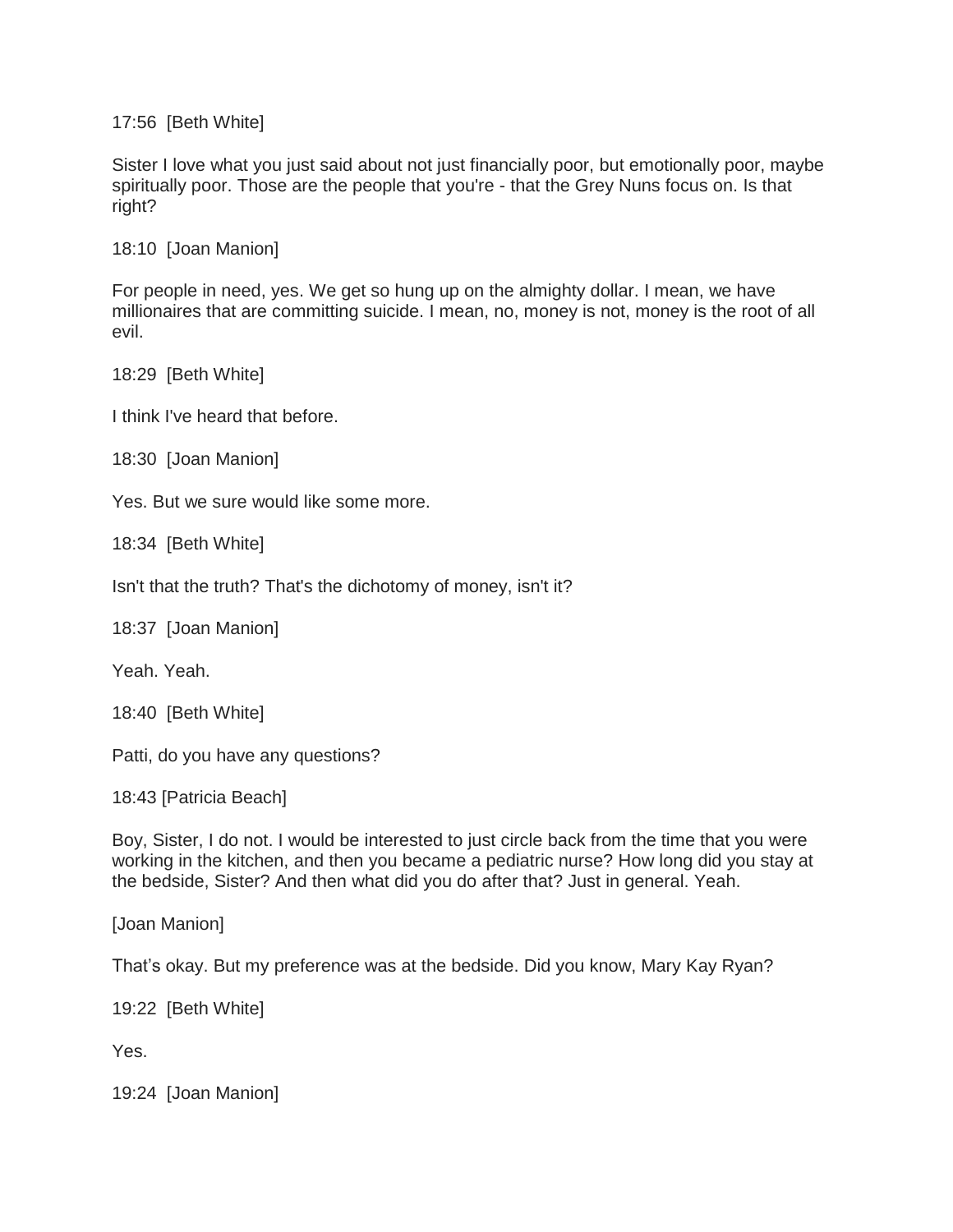Yeah. Well, that's my older sister. She was my head nurse. Oh, yeah. You can't beat that. You know, when I used to get a little agitated, I'd like to be whistling and screaming at them, but I'd be humming along, you know. And some little student nurse said Mrs. Ryan, your sister is so happy, and she said, I'm not sure.

19:53 [Beth White]

That's very funny.

19:56 [Patricia Beach]

People that know you.

19:59 [Beth White]

Now, did you go back to school to learn how to do leadership roles after nursing school?

[Joan Manion]

No, I went to Boston College to get my master's in nursing. And I had the privilege of going to St. Louis University and I got my degree in social work.

20:16 [Beth White]

Oh my goodness, I've heard wonderful things from nurses at St. Vincent about St. Louis University. They were –

[Joan Manion]

Top of the class, yeah.

20:25 [Beth White]

Yeah. So you have an MSN?

20:28 [Joan Manion]

I have a Masters in Social Work. I wanted to broaden out.

[Beth White]

How do you like that? So you started at Boston College and finished at St. Louis?

20:39 [Joan Manion]

I have a - I have a bachelors in nursing from Boston College, but a Masters in Social Work from SLU.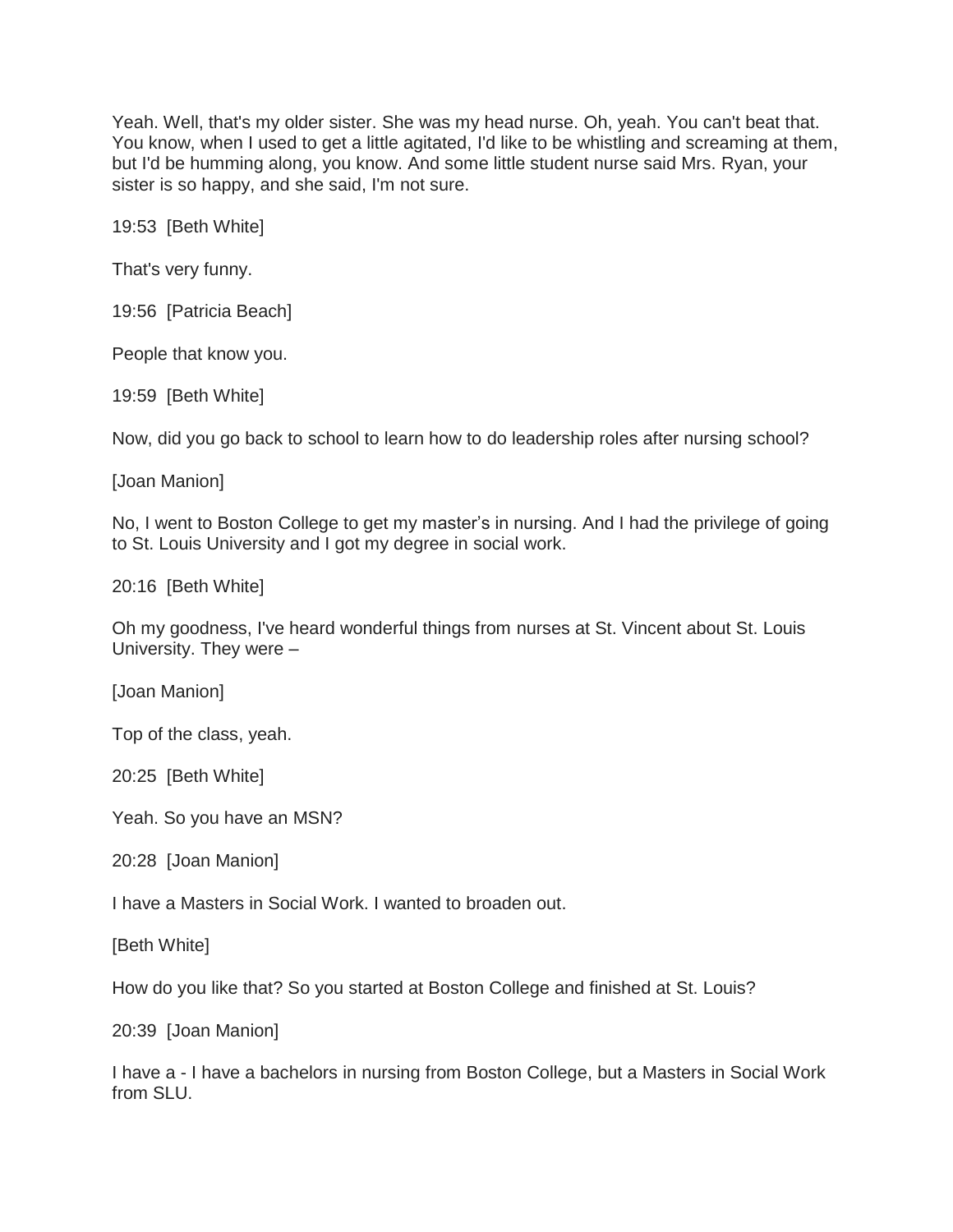20:46 [Beth White]

Oh, for heaven's sakes. You know, actually, it makes a lot of sense. And when you finished your MSW, what were you - what was the ministry you're assigned next?

## 21:01 [Joan Manion]

I don't know. Where did I go after St. Louis? Oh, I think my favorite I think I went to Tennessee and worked in the boondocks down on the Mississippi River. They were poor, oh dear God. And they were the country poor. But their babies and mamas were just as beautiful as they were up north.

### 21:33 [Beth White]

Of course, they were. So you worked as a social worker and a pediatric nurse in that area and sounds like?

## [Joan Manion]

Pediatric nurse. I didn't work as social worker ever, I mean, really I did a lot of social work 'cause I had too. Sure. We didn't have them all over. But, no, I did more nursing than social work. But social work was – you know what it was? I started to yearn for more knowledge. And it came from within me and I sat down with my superior and I said, What do you think? She says, Where do you wanna go? I thought, Oh boy!

[Beth White]

Did she really? Oh, you are fortunate.

[Joan Manion]

I was so blessed. And I went to St. Louis and fell in love. Beautiful, loved it.

#### 22:29 [Patricia Beach]

Yes. Sister, you know, Beth and I, as we've talked to other sisters too, have been struck by, you know, like what you said about, you know, good care is not just exclusive to Catholic hospitals. But I do think that the sisters always, always recognize the social determinants of health care. Whereas others would try to say, Okay, we'll take care of you physically. But you know, the little bit, like - like Sister Dorothy told us stories about, you know, St. Marguerite d'Youville, and Blessed Catherine McAuley. I mean, these were women who saw something in need and understood that it wasn't just physical. And all the sisters we've talked to have said that. Not all of them have gotten an MSW, but they have all understood that.

23:29 [Joan Manion]

Yes. Yes.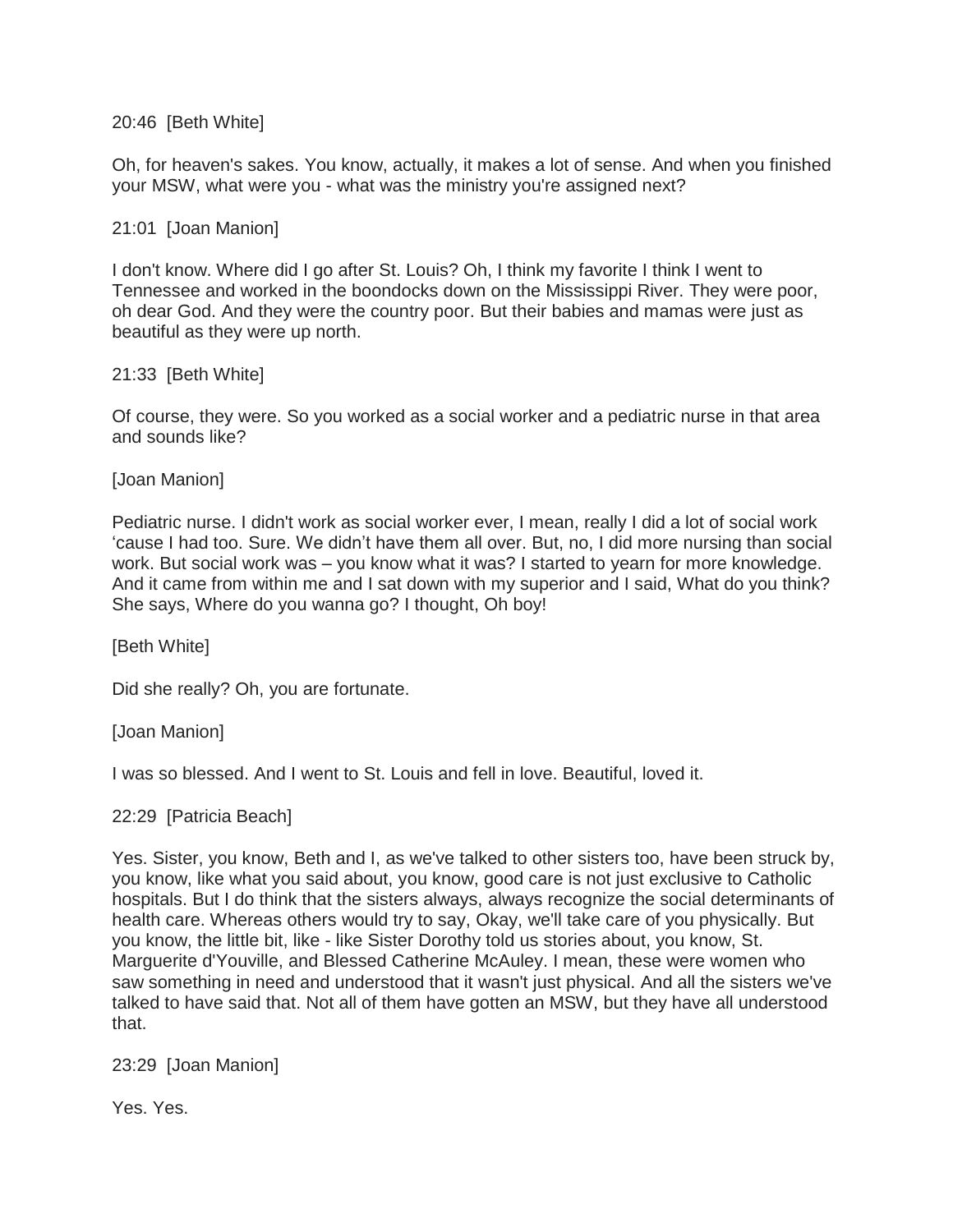### 23:31 [Patricia Beach]

And I don't know if you can say a little bit more about that or not in your, in your work or what you have seen?

### 23:42 [Joan Manion]

You know, not right off the top my head. It's been a wonderful life. I'm with what's his name on that. What was his name?

### 24:01 [Beth White]

Jimmy Stewart. Yeah. That's right. It's a wonderful life. You know, Sister, I am really interested in your take on the moms and babies that you took care of in Tennessee and the moms and babies you took care of in Toledo. You said they were just as beautiful both places. What were the differences that you thought that made it especially good that you were there, with your appreciation of the poor?

### 24:34 [Joan Manion]

I think that what struck me, someone else asked me that a long time ago. And I said, you know, the poor are poor wherever they are and they need care and we should be available to care for them. It's almost as simple as that for me and I've been privileged to have superiors that, you know, let me practice like that. And when I said I wanted to go, I forget how I got down south. My ninety year old brain here, is not –

[Patricia Beach]

I don't know it seems to be doing pretty good. So, so yes.

[Beth White]

You're doing very well. But we haven't found any problem yet.

#### 25:24 [Joan Manion]

But I know that wherever you're poor, you need some kind of help. And that doesn't mean you're not a millionaire. I mean, I can be a millionaire and be very poor and lonely and nasty whatever, you know. And I think it helps if there's someone like me whom I've done two or three times, kinda yank somebody's chain like many people yanked mine to straighten up and fly right. And look, look ahead and see what you can do for others.

#### 26:06 [Beth White]

That's very beautifully said. You know, sister, we can't thank you enough for taking the time. You've talked with us for over forty-five minutes.

26:21 [Patricia Beach]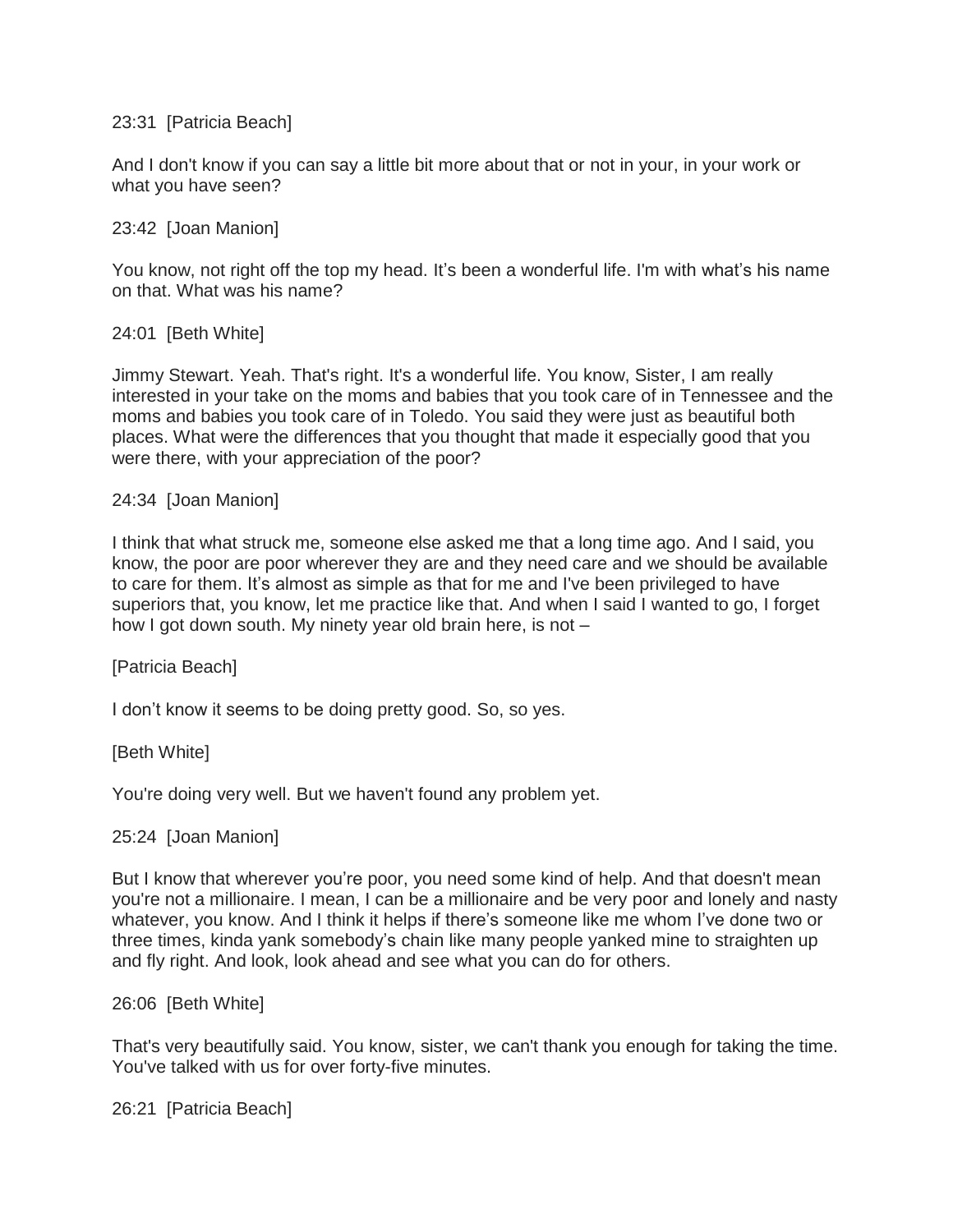Sister, I was going to ask you one thing off, off the script here. Beth and I were talking about this when I was doing the palliative care work, I worked on a supportive care coalition and [M.C.?' Sullivan was part of that board with me. Yeah. Where is she at these days, do you know?

26:45 [Joan Manion]

Remind me, who is she?

[Patricia Beach]

She worked with - I think that she worked with - she was an ethicist, a nurse, and a lawyer, and she worked with Covenant Health, and then when she worked with the Archbishop about, around palliative care issues, do you - is she with you at all anymore, or you haven't seen her either?

## 27:15 [Joan Manion]

Oh, no, I haven't seen anyone from Covenant for years. I mean, I you know, we bump into each other, but I mean, to be involved or to visit with them, I haven't had that privilege.

[Patricia Beach]

Okay. I just wondered. Anyhow, the - you know, the work that was done with palliative care through that group as well as, you know, the, the coalition was, was really good work. I thought in those - at that time.

27:49 [Joan Manion]

I have good memories of her.

27:55 [Patricia Beach]

Okay. Is there anything else you think we should know, Sister, before we disconnect here?

28:15 [Joan Manion]

I have hardly ever regretted one of the, you know, one of the more serious decisions I've made in my life. And I think that's because I'm spoiled by God. I mean that. I mean that. First of all, He gave me – She, She - gave me a family gave me a family that is second to none, friends that I'll never be able to thank Her for. And I'm honored to be a daughter of Marguerite d'Youville. It's fantastic. That's after what, seventy years.I'm ninety and I entered at twenty, I think.

29:08 [Beth White]

Alright. Well, Patty and I are grateful that you've spent time with us today.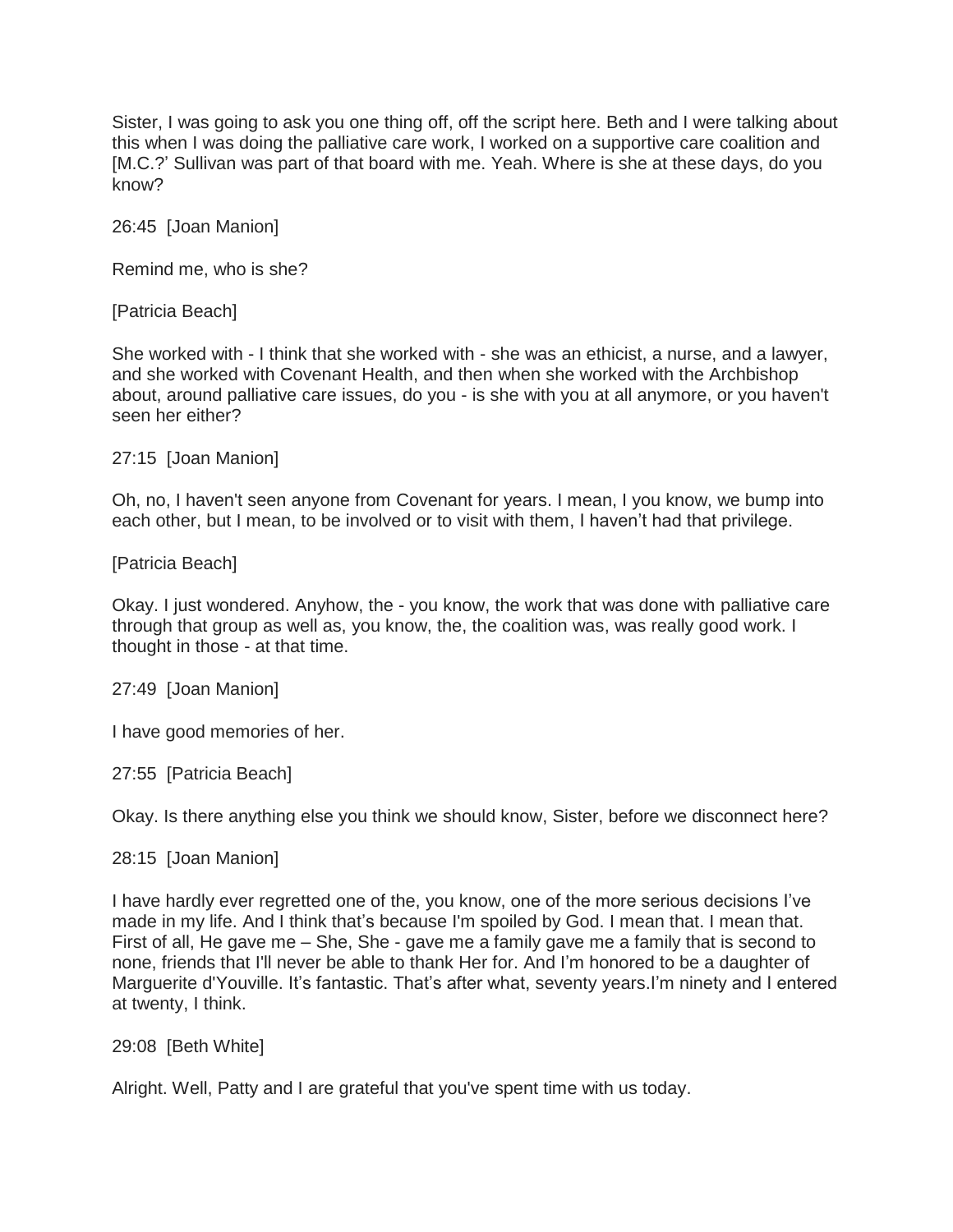29:17 [Joan Manion]

I've enjoyed every bit of it, dears.

29:20 [Patricia Beach]

Sister, if I would, if I talked to Terry and she would like to hear this interview, do you have any problem with me sharing it with her?

29:29 [Joan Manion]

You can put it over national television.

29:34 [Patricia Beach]

That's what the consent is all about. I know, but you know, Terry was - she was excited about when Aunt Joanie, she called you and I said she may want to hear the whole interview. I don't know, you know.

29:47 [Joan Manion]

You can do whatever you want with it.

[Patricia Beach]

Well, we are going to try to honor it in the best way we know how, Sister. We, we thought a couple of things like maybe sharing some of these interviews with the board, like I said, because even though we are Bon Secours Mercy Health now, there is still such a connection with the Grey Nuns, especially at St. Vincent yet.

30:13 [Joan Manion]

How can you - don't ever sever that.

[Patricia Beach]

I know. And I saw, I think some of these stories, some of these, gee, how is Sister Joan doing, how is Sister June doing? You know, I think we don't want to lose that. And there may be some, some call to, to write up some of the stories, the bios or "whatever happened to" sorta stuff, you know, and we're gonna see what's out there once we get done with the interviews and hopefully once we can open up some travel, maybe we will still be able to make a trip out, out east.

[Joan Manion]

We'd love to see you.